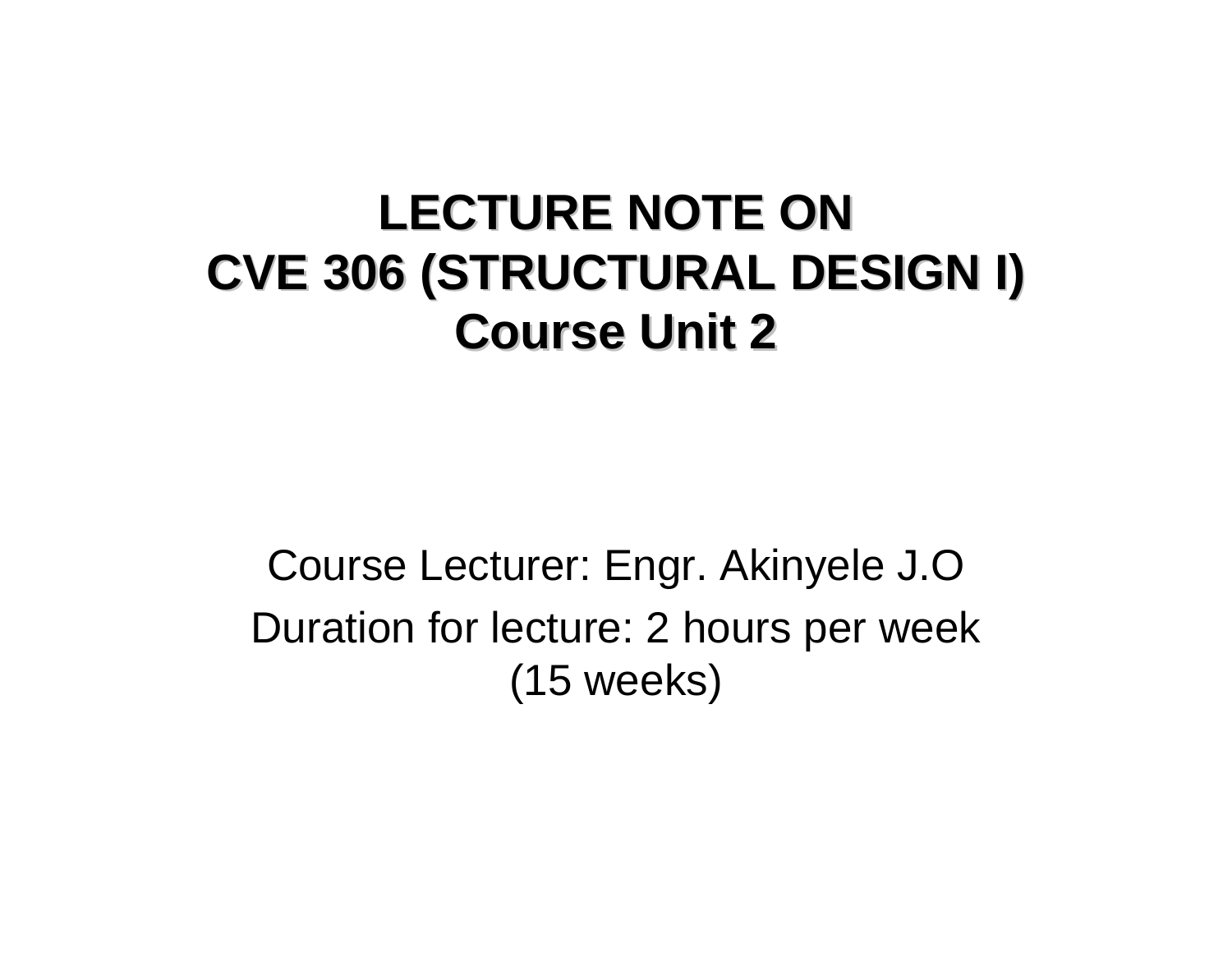## COURSE OBJECTIVES

- Students should be able to understand design fundamentals
- Design Philosophy .
- Safety factors.
- Design and detailing of reinforced concrete structures.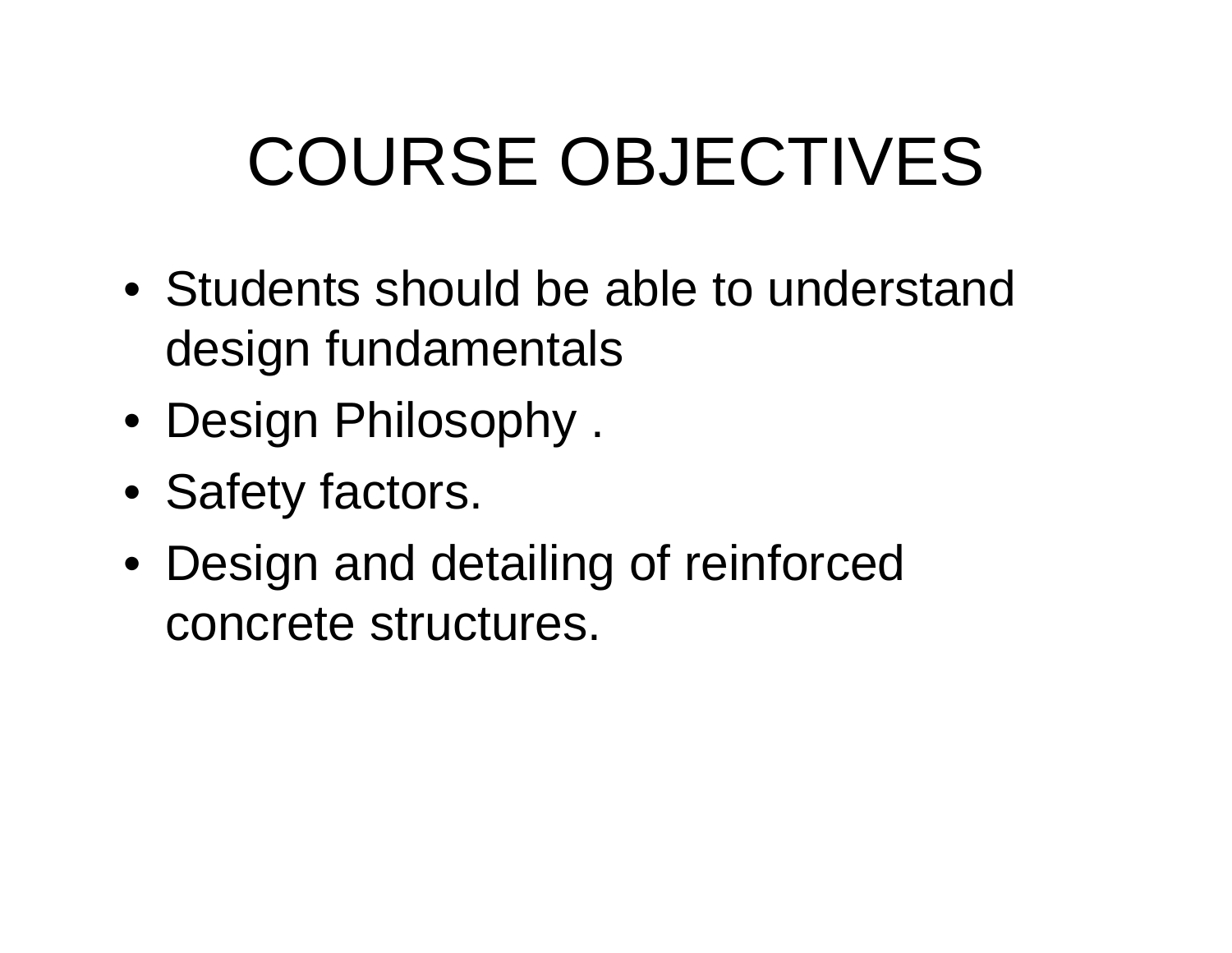## Design Philosophy (Week1)

• The design of a structure may be regarded as the process of selecting proper materials and proportioned elements of the structure, according to the art, engineering science and technology. In order to fulfill its purpose, the structure must meet its conditions of safety, serviceability, economy and functionality.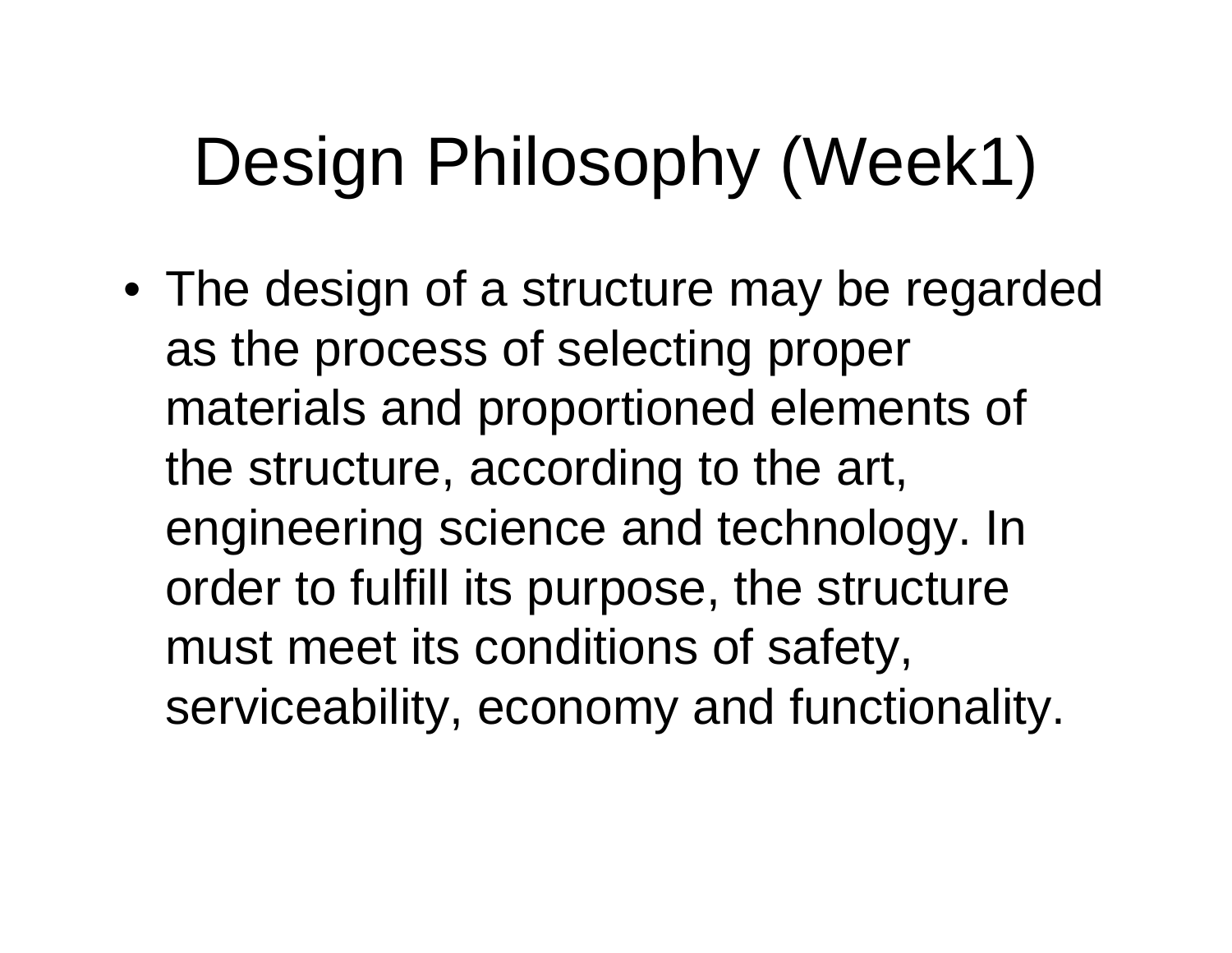#### **Limit state design (Week1)**

- It is a further step in the strength design method. It indicates the state of the member in which it ceases to meet the service requirements, such as, loosing its ability to withstand external loads or local damage. According to limit state design, reinforced concrete members have to be analysed with regard to three limit states:
- Load carrying capacity (involves safety, stability and durability)
- Deformation (deflection, vibrations, and impact)
- The formation of cracks
- The aim of this analysis is to ensure that no limiting sate will appear in the structural member during its service life.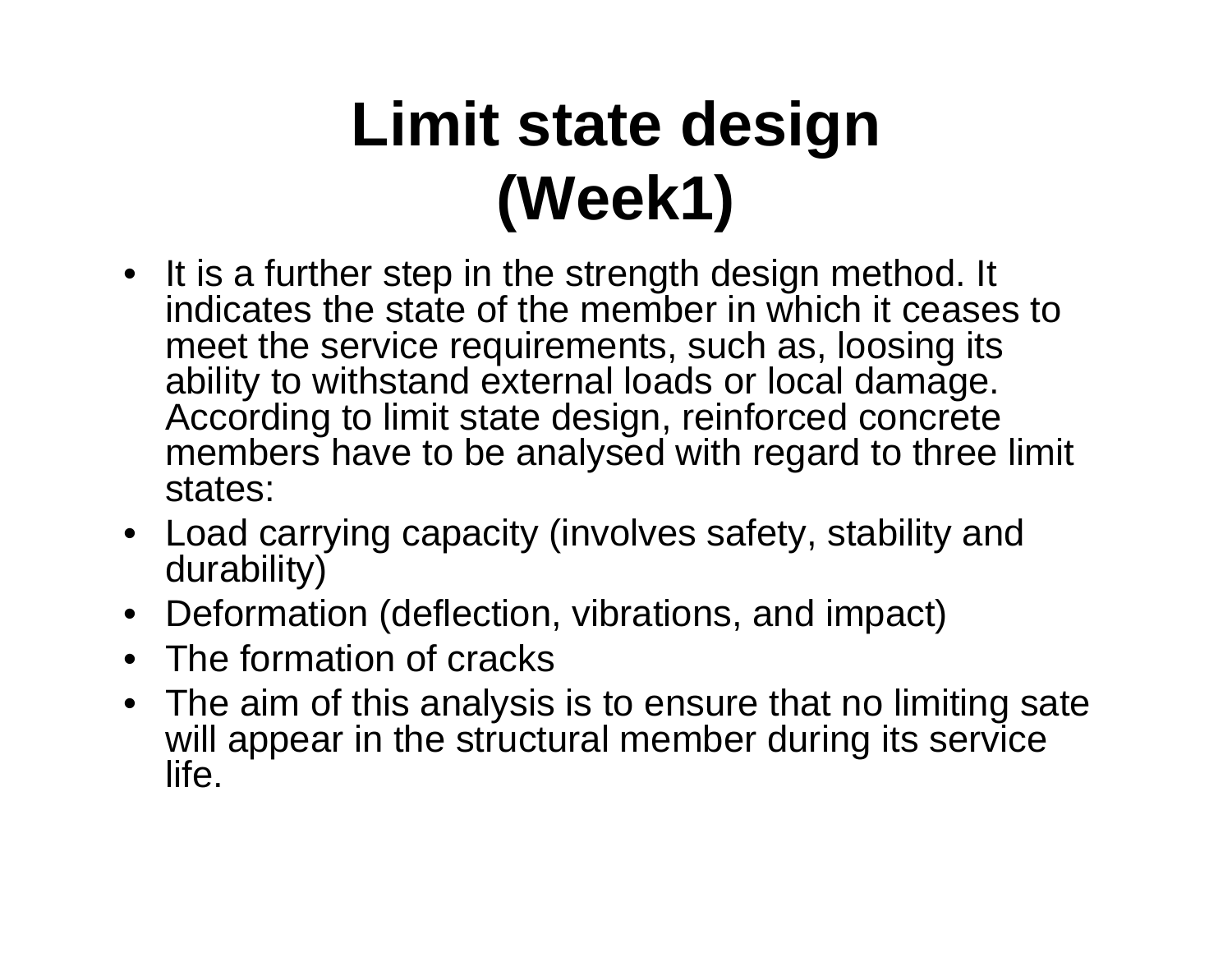# **Fundamental assumptions for Reinforced Concrete's Behavior**

- **EXEMPT 1 PER 2) Reference to a ferrogeneous**, because they are made up of two different materials - steel and concrete. Therefore, proportioning structural members by ultimate stress design is based on the following assumptions:
- $\bullet$  Strain in concrete is the same as in reinforcing bars at the same level, provided that the bond between the concrete and steel is adequate
- •Strain in concrete is linearly proportional to the distance from the neutral axis.
- $\bullet$  Modulus of elasticity for all grades of steel is taken as Es = 200 kN/mm2. The stress in the elastic range is equal to the strain multiplied by Es.
- $\bullet$ Plane cross sections continue to be plane after bending.
- $\bullet$  Tensile strength of concrete is neglected because:
	- Concrete's tensile strength is about 1/10 of its compressive strength.
- $\bullet$  Cracked concrete is assumed to be not effective Before cracking, the entire cross section is effective in resisting the external moments.
- $\bullet$  The method of elastic analysis, assuming an ideal behavior at all levels of stress is not valid. At high stresses, non-elastic behavior is assumed, which is in close agreement with the actual behavior of concrete and steel.
- $\bullet$  At ultimate strength, the maximum strain at the extreme compression fibers is assumed to be equal to 0.0035 by the BS 8110 code provisions. At the ultimate strength, the shape of the compressive stress distribution may be assumed to be rectangular, parabolic or trapezoidal.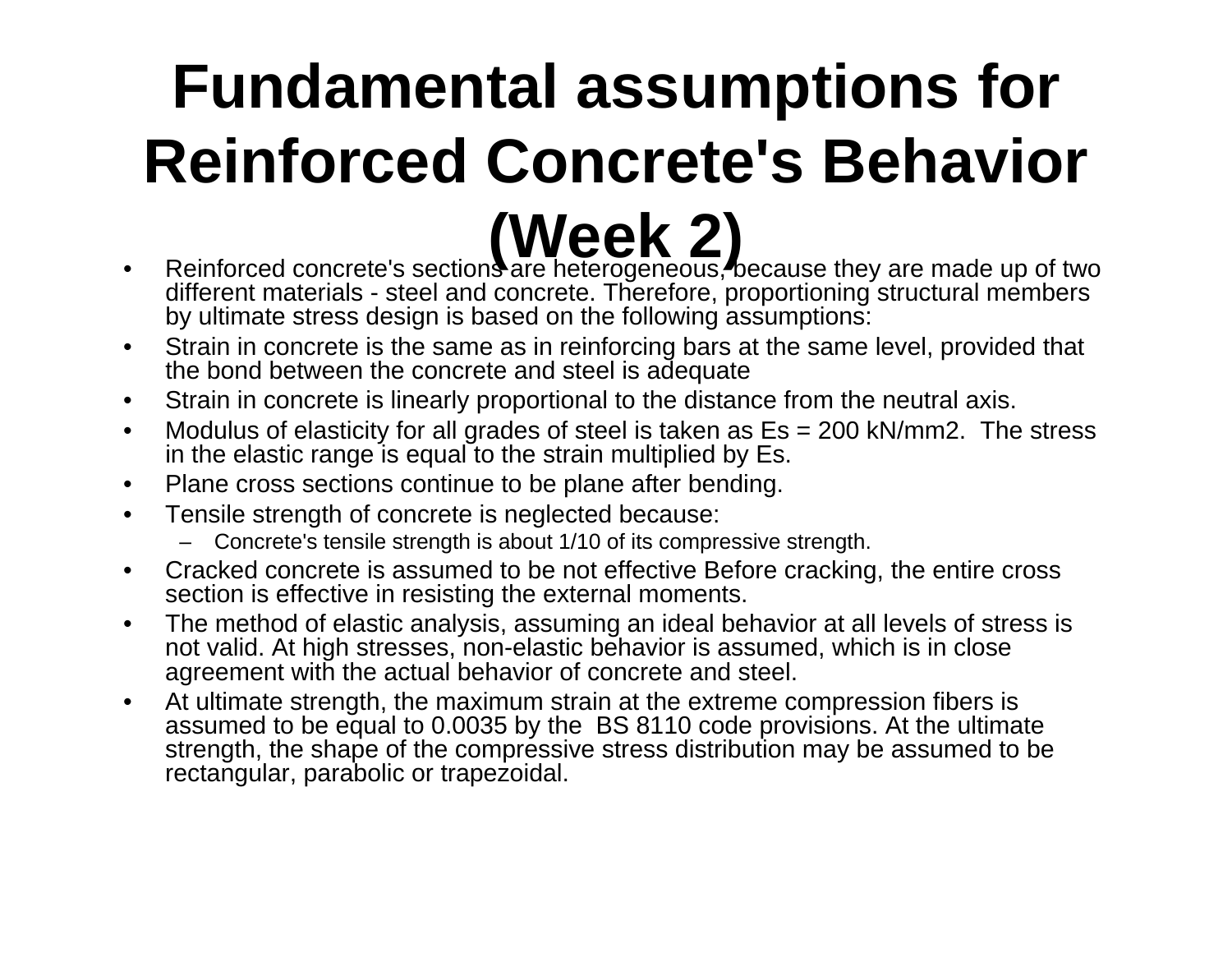## **Loads(Week 2)**

- Structural members must be designed to support specific loads. Loads are those forces for which a structure should be proportioned. Loads that act on structure can be divided into three categories.
- Dead loads
- Live loads
- Wind loads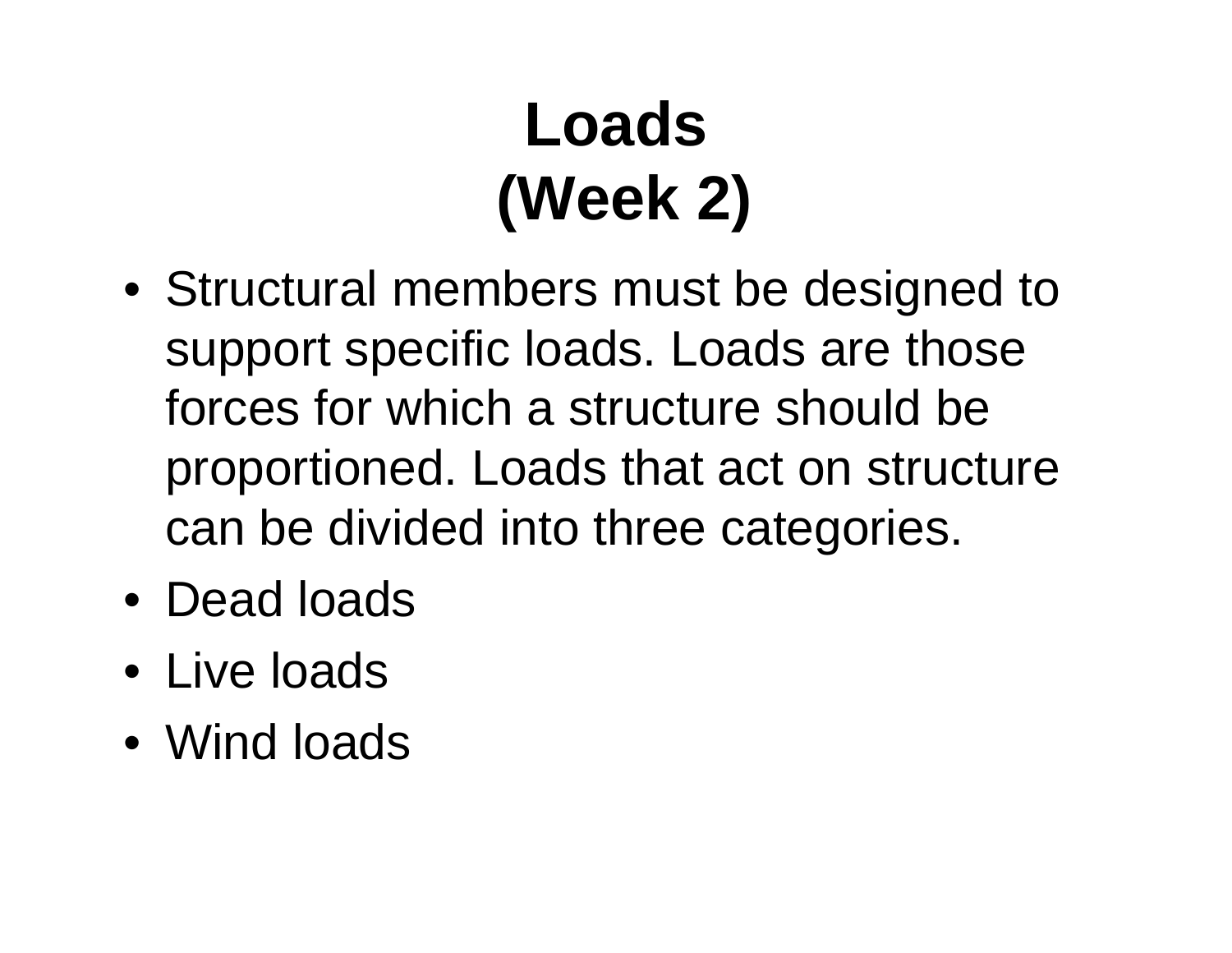#### BS 8110 Code Safety Provisions (Week 3)

- Structural members must always be proportioned to resist loads greater than service or actual loads, in order to provide proper safety against failure. In the strength design method, the member is designed to resist the factored loads which are obtained by multiplying the factored loads with live loads.
- Ultimate design load= 1.4Gk + 1.6Qk
- Qk = Imposed load, Gk= dead load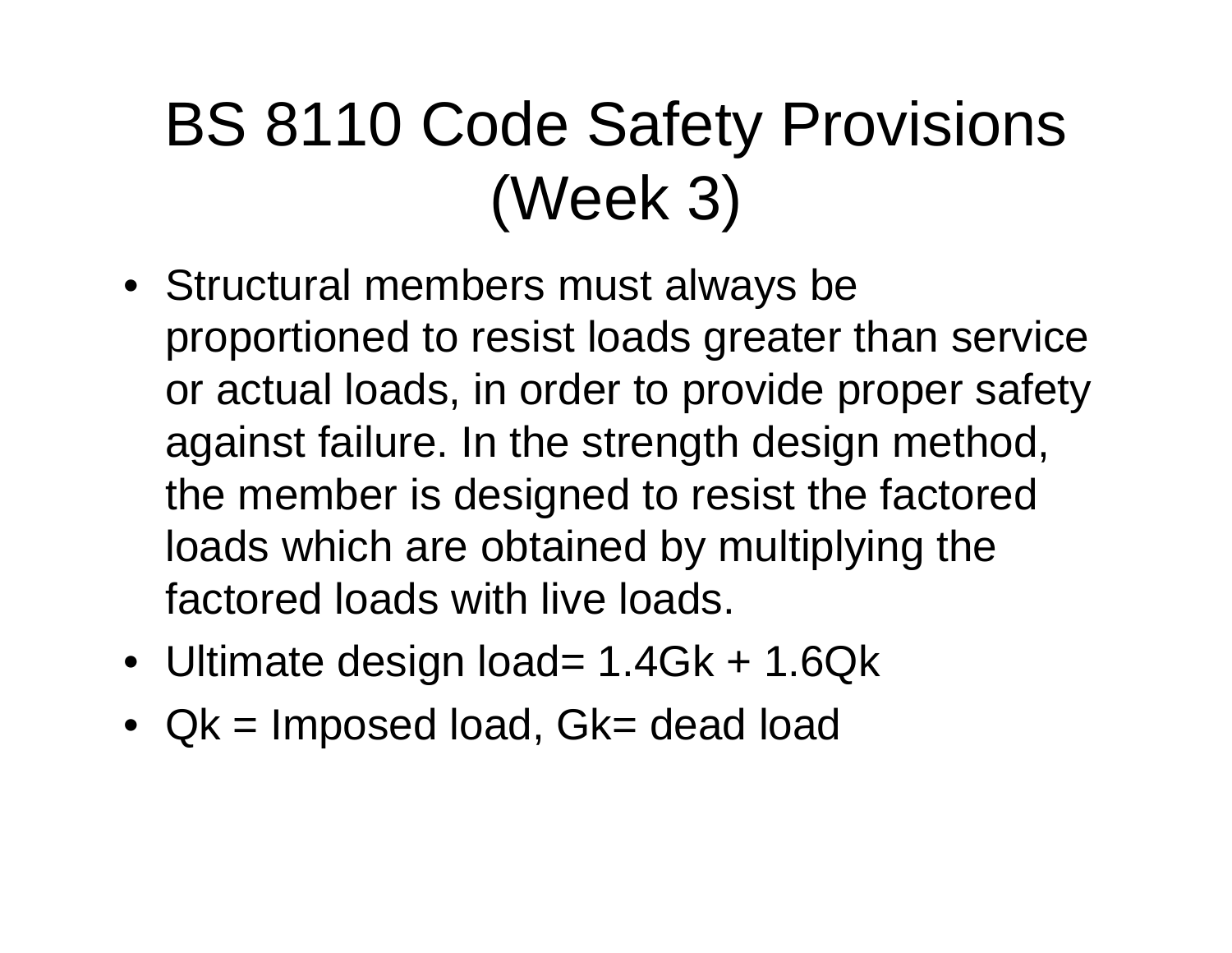#### **Structural Concrete elements (Week 3)**

- **Slab:** Slabs are horizontal elements in building floors and roof. They may carry gravity loads as well as lateral loads. The depth of the slab is usually very small relatively to its length and width.
- $\bullet$  **Beams:** Long horizontal or inclined members with limited width and height are called beams. Their main function is to transfer loads from the slab to the columns.
- **Column:** Columns are vertical members that support loads from the beam or slabs. They may be subjected to axial loads or moments.
- $\bullet$  **Frames:** Frames are structural members that consists of combination of slab, beams and columns
- $\bullet$  **Footings:** Footings are pads or strips that support columns and spread their load directly to the soil.
- **Walls:** Walls are vertical plate elements resisting gravity as well as lateral loads e.g retaining walls, basement walls. etc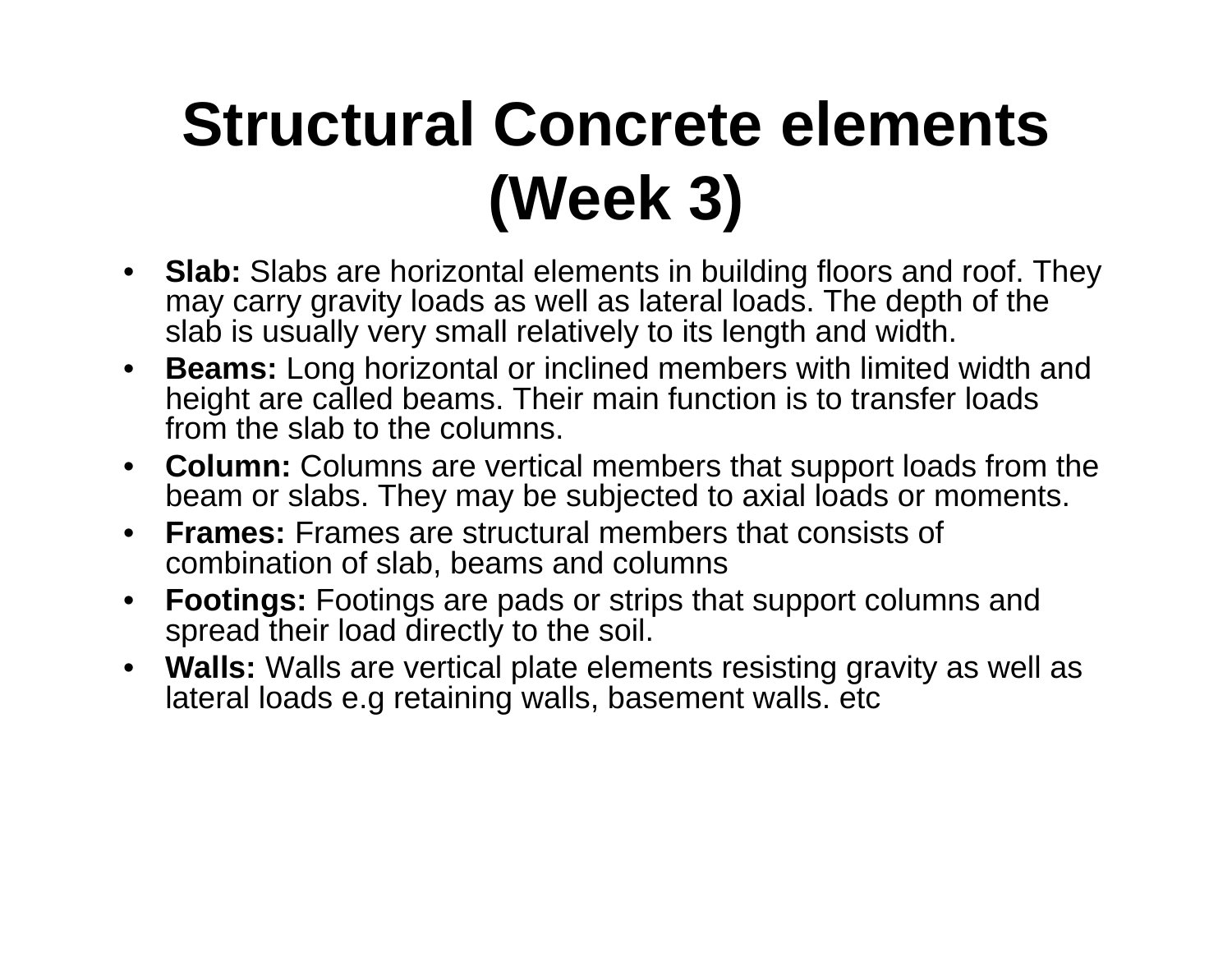#### **Design procedure for double reinforced beams (Week 4-5)**

•**Step # 1:** 

Find the strength Mu of a singly reinforced beam

 $Mu > 0.156$ Fcubd2

 $Md = 0.156$ Fcubd2

If Mu required > Md of simply reinforced beam . Proceed with doubly reinforced beam design.

•**Step # 2:**

Find excess moment i.e

 $Mu1 = Mu - Md$ 

 $\bullet$ and determine the resulting compression steel area  $\text{As'} = \text{As}$  and tentatively assume that fs = fy, then

 $As' = Mu1 / 0.95$  fy  $(d - d')$ 

•**Step# 3:**

Find the total tensile steel area i.e

 $As = As' + As2$ 

As2 = 0.156Fcubd2/0.95fyz

•**Step # 4:**

Check for satisfactory minimum and maximum reinforcement ratios and check for shear and design for shear reinforcement

•**Step # 5:**

Select appropriate bar size and draw the sketches.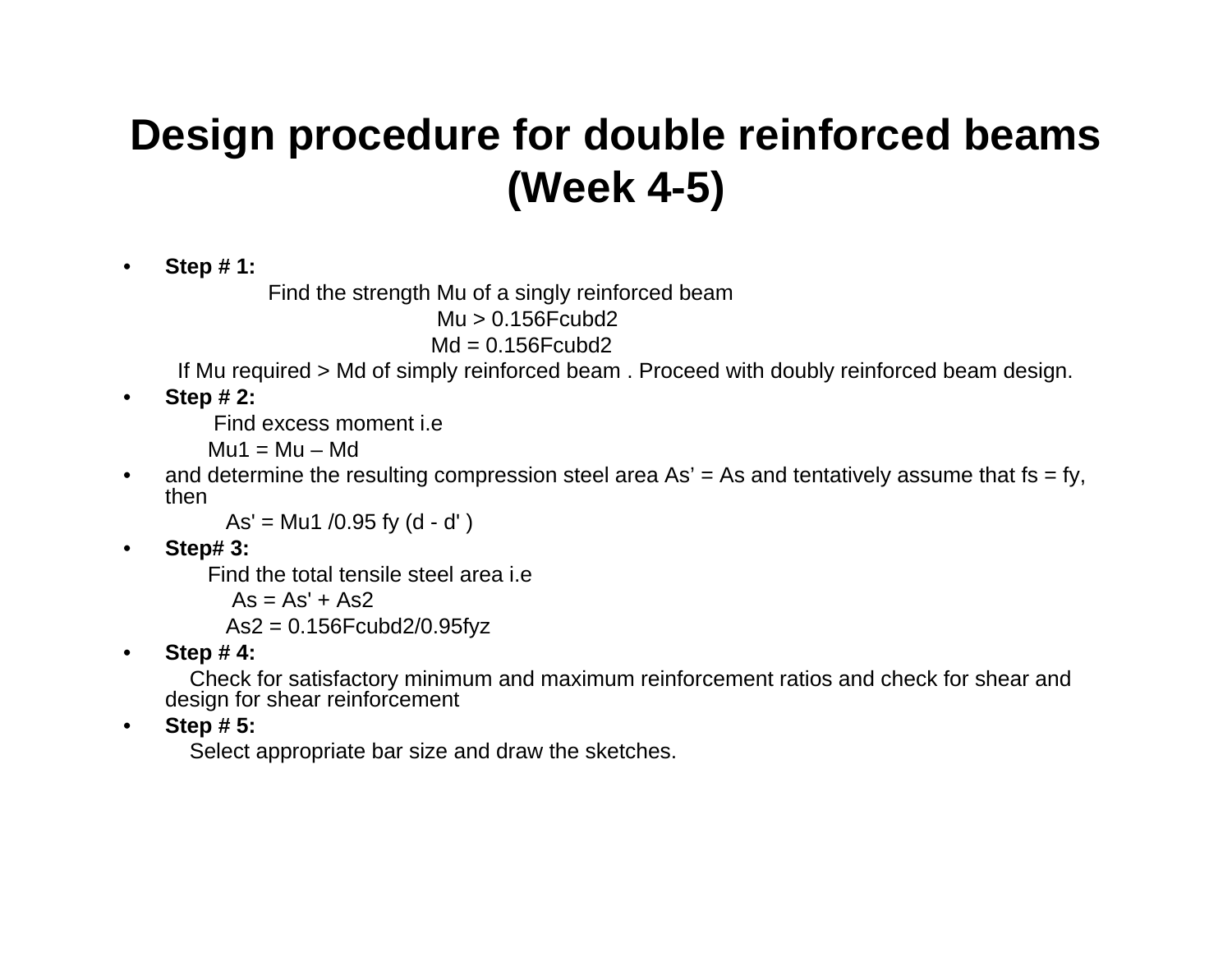## **Design procedure for reinforced solid slabs (Week 6-7)**

 $\bullet$ **Step # 1:** 

Find the strength M for two -ways slab by using the BS 8110 slab coefficient factors

M for one way slab can be obtained depending on the orientation of the slab, for a simply supported one way slab, use wl 2/8. for a continuous slab use 0.086fl.

• **Step # 2:**

find K= m/ fcubd<sup>2</sup> , where b = 1000 mm and d is the effective depth of slab

 $\bullet$ **Step # 3:**

Check for area of steel, for both main and distribution steel,

 $As = m/0.95$ fyz

• **Step # 4:**

Select appropriate bar size, check for deflection on the short span and draw the sketches.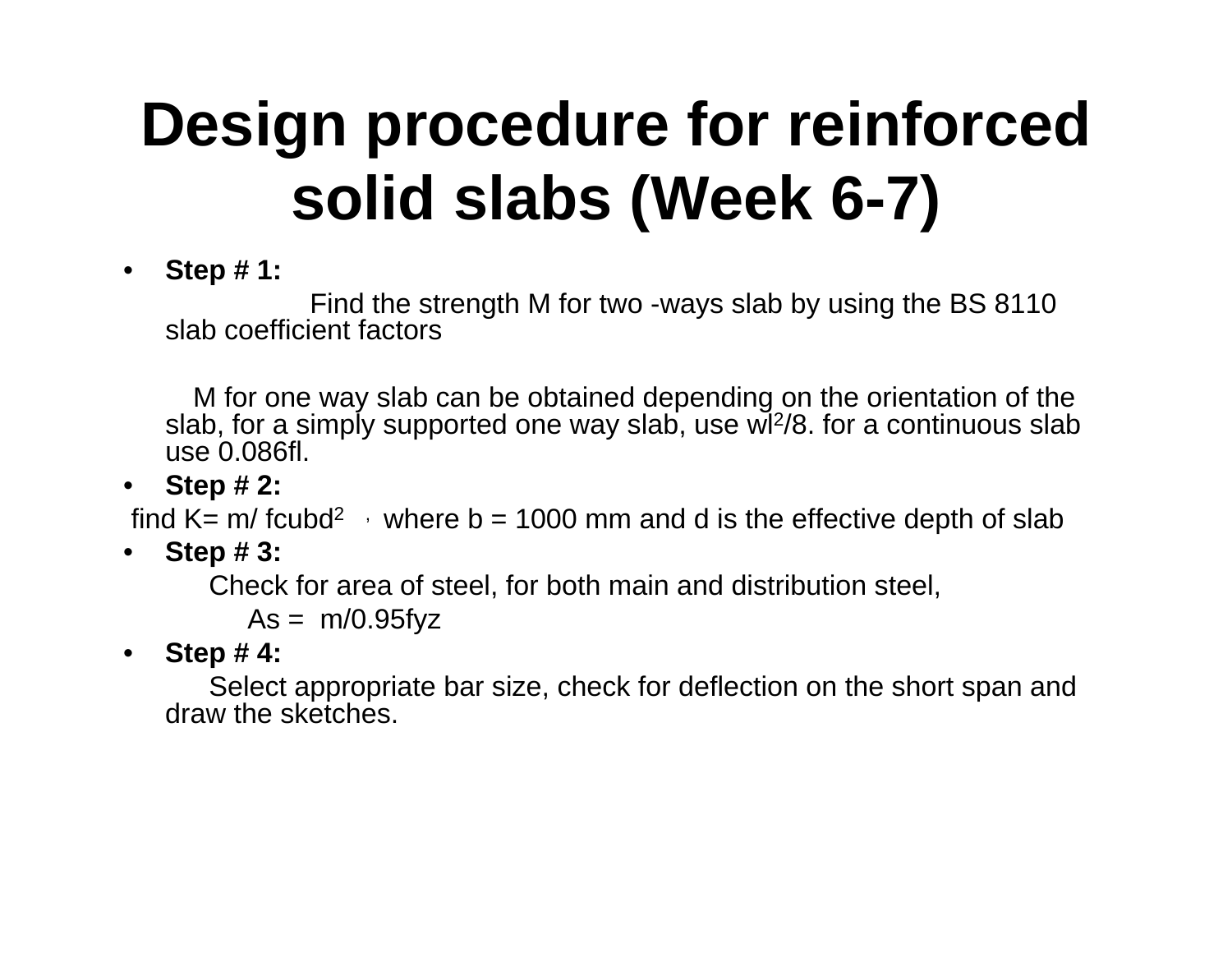#### **Design procedure for reinforced concrete columns (Week 7-8)**

- Design of different types of columns
- Classified the column to: Braced and Unbraced.
- Determine whether the column is short or slender: For a short column

 $I_{ex}/h$  and  $I_{ey}/h < 15$  for braced and <10 for unbraced column.

l<sub>ex</sub> and l<sub>ey</sub> are effective heights on the x and y axis of the column. H is the overall depth of column.

Determine the axial load and moments on the column.

- Use N=0.45FcuAc +0.95FyAsc. Or column charts to determine the reinforcements.
- A minimum of 4 bars and 6 bars are required for rectangular and circular columns respectively.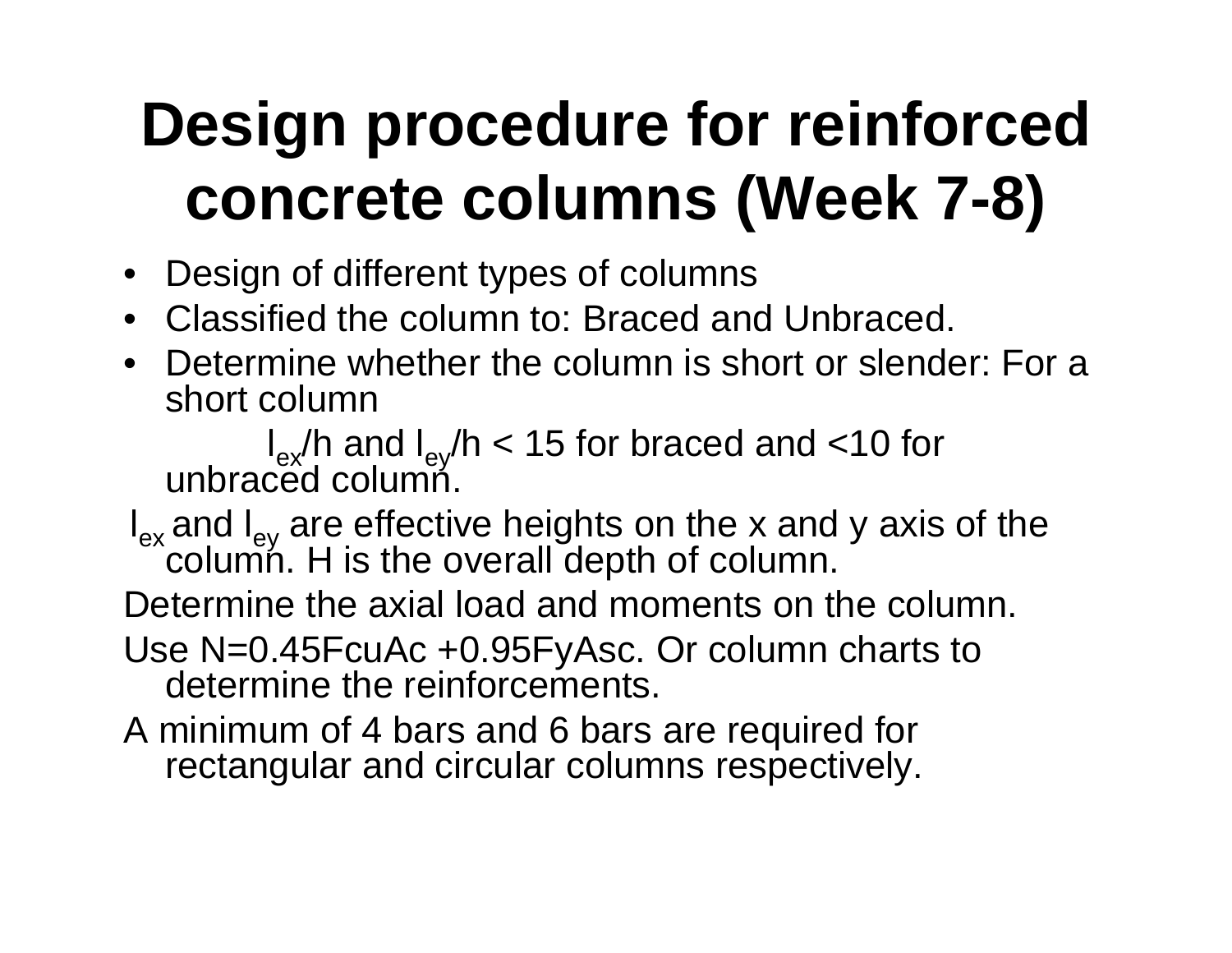## Staircase design (week 9)

- Types of Stair case and their design
- Straight flight
- Dog leg
- Spiral stair
- Cantilever stair
- Helical stair, etc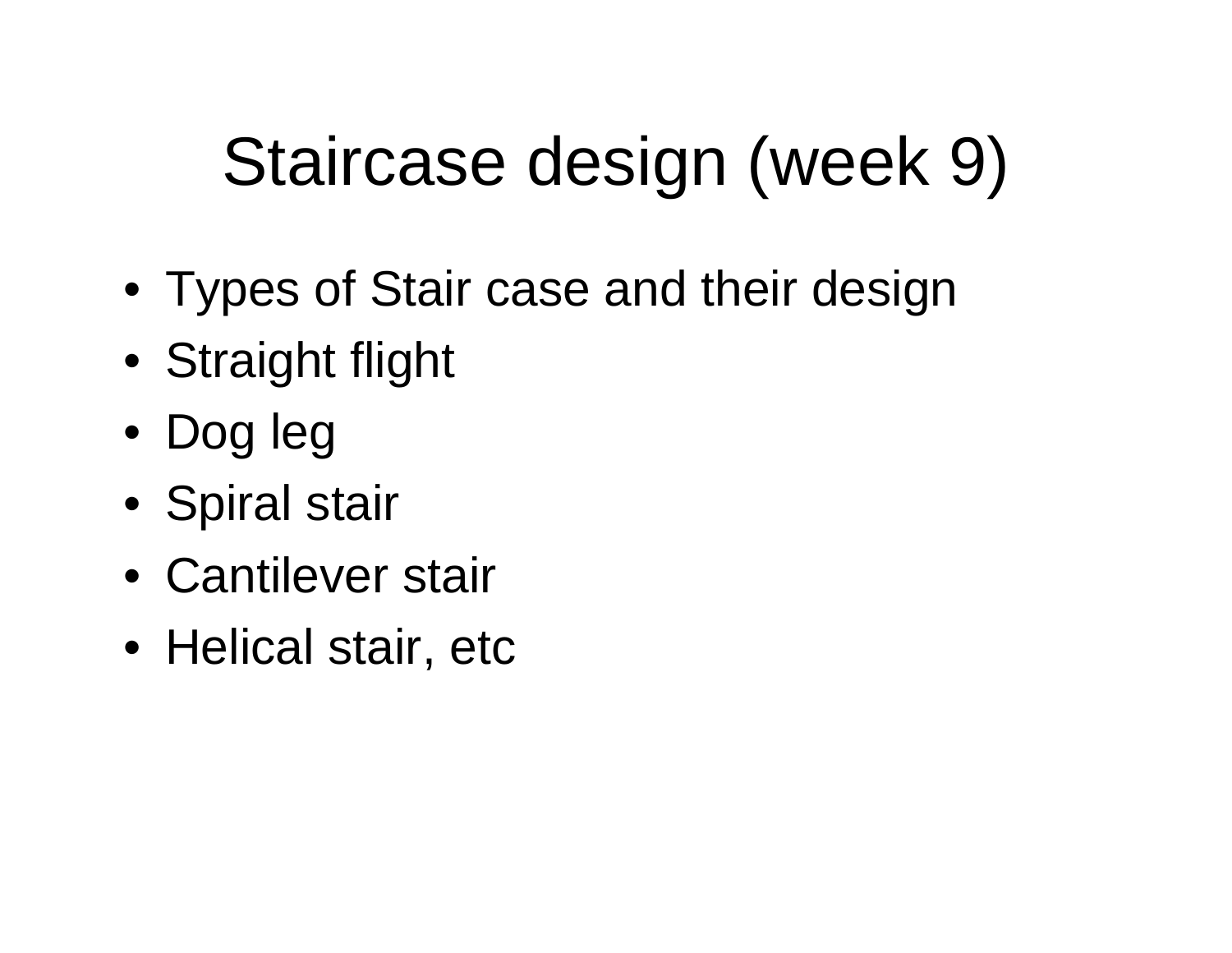#### References

- Reinforced concrete design. W.H. Mosley, J.H. Bungey & R. Hulse. Macmillan Press Ltd. London.
- Simplified reinforced concrete design. V.O.Oyenuga.Asros Ltd. Lagos, Nigeria.